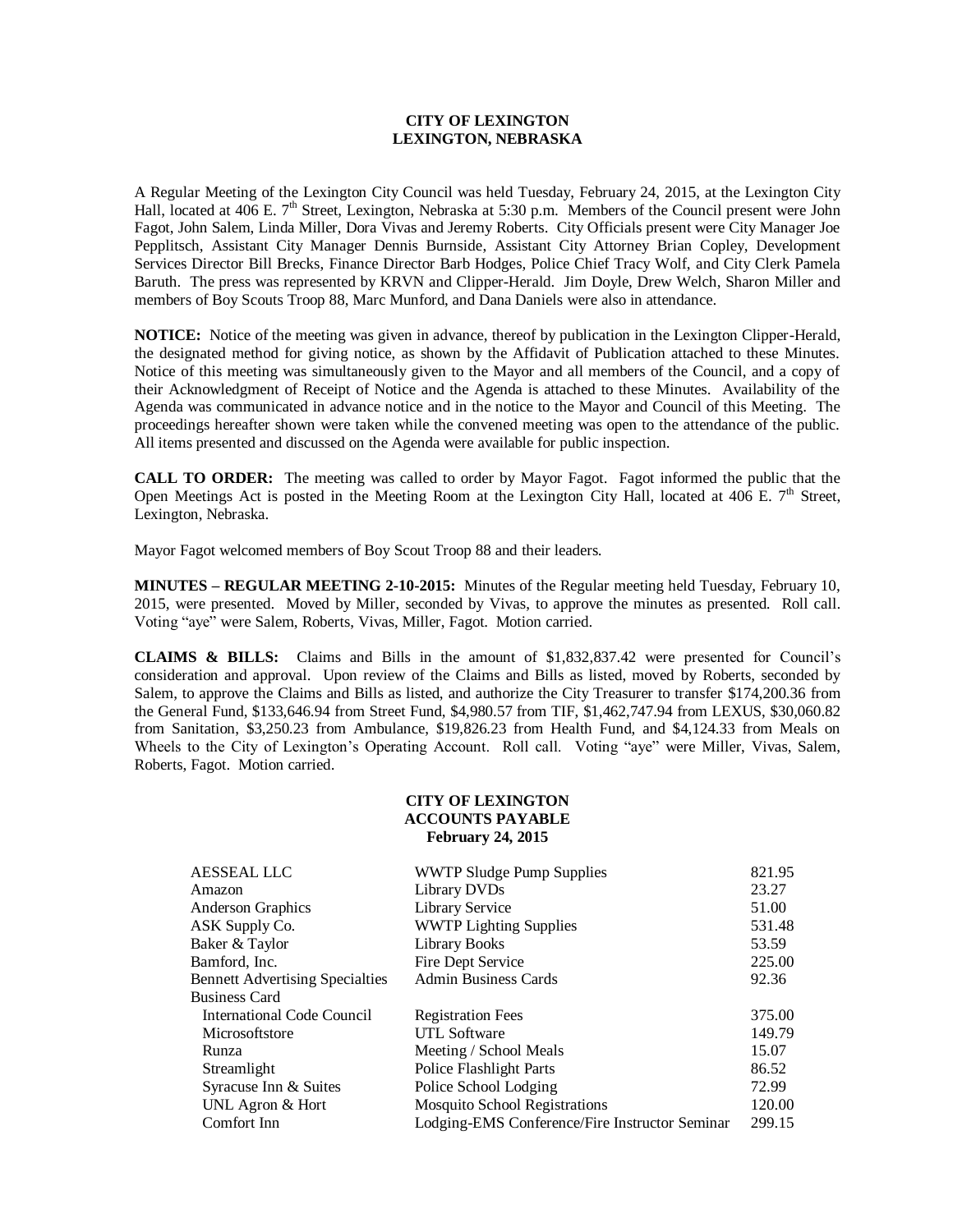| Holiday Inn                                                          | Lodging - EMS Conference                 | 301.44            |
|----------------------------------------------------------------------|------------------------------------------|-------------------|
| NE Emergency Medical Services EMS Conference Registrations           |                                          | 990.00            |
| <b>Central Community College</b>                                     | Fire Conference Registration             | 200.00            |
| Adobe Systems                                                        | ST Computer Program                      | 256.67            |
| Amazon.com                                                           | <b>Compost Machine Parts</b>             | 15.00             |
| Post Office                                                          | <b>WR Sample Postage</b>                 | 62.20             |
| McDonalds                                                            | <b>Snow Removal Crew Meals</b>           | 62.85             |
| <b>American Airlines</b>                                             | Council Tickets / Cancellation           | 465.20            |
| National League of Cities                                            | Conference Registration Cancellation     | $-510.00$         |
| National Safety Compliance                                           | <b>Labor Law Posters</b>                 | 137.66            |
| Cash-Wa Distributing                                                 | Food & Supplies                          | 1,596.85          |
| <b>Center Point Large Print</b>                                      | Library Books                            | 86.28             |
| Central Garage Fund                                                  | WWTP/ST/Cem/PK/GGC/WR Service & Repair   | 5,314.96          |
| Central Tire & Tread, Inc.                                           | Tire Repair                              | 18.00             |
| Chief / Law Enforcement Supply                                       | Police Uniform Expense                   | 15.39             |
| Danko Emergency Equipment                                            | Fire Department Uniform Expense          | 8,113.52          |
| Davis Energy, Inc.                                                   | Fuel                                     |                   |
| Dawson Pest Control                                                  | <b>DCOC</b> Service                      | 3,041.61<br>54.60 |
|                                                                      |                                          |                   |
| Downey Drilling, Inc.                                                | Well #17 Service                         | 125.00            |
| <b>Dutton-Lainson Company</b>                                        | WR / EL Supplies                         | 615.18            |
| DXP Enterprises, Inc.                                                | <b>WWTP Supplies</b>                     | 128.84            |
| <b>Eakes Office Solutions</b>                                        | Library Supplies / UTL Printer Repair    | 911.67            |
| <b>Ed Roehr Safety Products</b>                                      | Police Uniform Expense                   | 48.17             |
| Eilers Machine and Welding, Inc.                                     | <b>Central Garage Supplies</b>           | 24.12             |
| Electrical Engineering/Equipment                                     | WWTP / EL / GGC Supplies                 | 220.40            |
| <b>Energy Pioneer Solutions</b>                                      | <b>EPS</b> Payments                      | 3,686.93          |
| <b>Express Laundry Center</b>                                        | Rug Service                              | 331.51            |
| Fastenal                                                             | WR / ST Supplies                         | 99.65             |
| FYR-TEK, Inc.                                                        | Ambulance / Fire Units Repaired          | 1,070.75          |
| Gale/Cengage Learning                                                | Library Books                            | 93.86             |
| Galls LLC                                                            | Police Uniform Expense                   | 39.43             |
| Grainger                                                             | <b>WWTP Supplies</b>                     | 210.80            |
| Great Western Bank-Lib Petty Cash Postage / Stamps / Food / Supplies |                                          | 239.69            |
| <b>HD Supply Waterworks</b>                                          | WR Radios for AMI PJ                     | 28,890.00         |
| Health Claims Fund                                                   | Claims                                   | 19,630.23         |
| <b>Hiland Dairy Foods Co LLC</b>                                     | <b>Beverages</b>                         | 214.99            |
| Holbein, Dahlas                                                      | Fire Dept Maintenance / Cleaning Service | 1,000.00          |
| <b>Ingram Library Services</b>                                       | <b>Library Books</b>                     | 77.33             |
| <b>Intellicom Computer Consulting</b>                                | <b>Monthly Billing</b>                   | 1,150.00          |
| JEO Consulting Group, Inc.                                           | Plum Creek Park Lake Restoration PJ      | 9,160.00          |
| Komline-Sanderson                                                    | <b>WWTP Primary Clarifier</b>            | 1,197.54          |
| Lexington Newspapers, Inc.                                           | Publications                             | 884.53            |
| Lexington Truck & Auto, Inc.                                         | <b>Central Garage Supplies</b>           | 25.00             |
| Lexington Volunteer Fire Dept                                        | Fire Dept Conference Expense             | 110.85            |
| Lexington Utilities System                                           | Utilities                                | 39,991.12         |
| Lexington City Payroll Account                                       |                                          |                   |
| Payroll                                                              | Wages                                    | 128,667.89        |
| Social Security                                                      | Employer Portion / FICA Med              | 9,560.25          |
| Union Bank & Trust                                                   | <b>Employer Portion / Pension</b>        | 4,340.97          |
| Union Bank & Trust                                                   | <b>Police Pension</b>                    | 2,289.31          |
| <b>ICMA</b>                                                          | <b>City Manager Pension</b>              | 861.07            |
| Mead Lumber & Rental-Lexington DCOC / ST / WWTP Supplies             |                                          | 115.31            |
| Midland Scientific, Inc.                                             | <b>WWTP Testing Supplies</b>             | 112.65            |
| Mid-Plains Community College Student Accounts                        | <b>EMT Class</b>                         | 376.00            |
| Miller & Associates                                                  | Lexington East Viaduct PJ                | 45,705.86         |
| Moore Medical LLC                                                    |                                          |                   |
|                                                                      | <b>Ambulance Supplies</b>                | 388.43            |
| Municipal Supply, Inc.                                               | <b>WR Supplies</b>                       | 1,467.26          |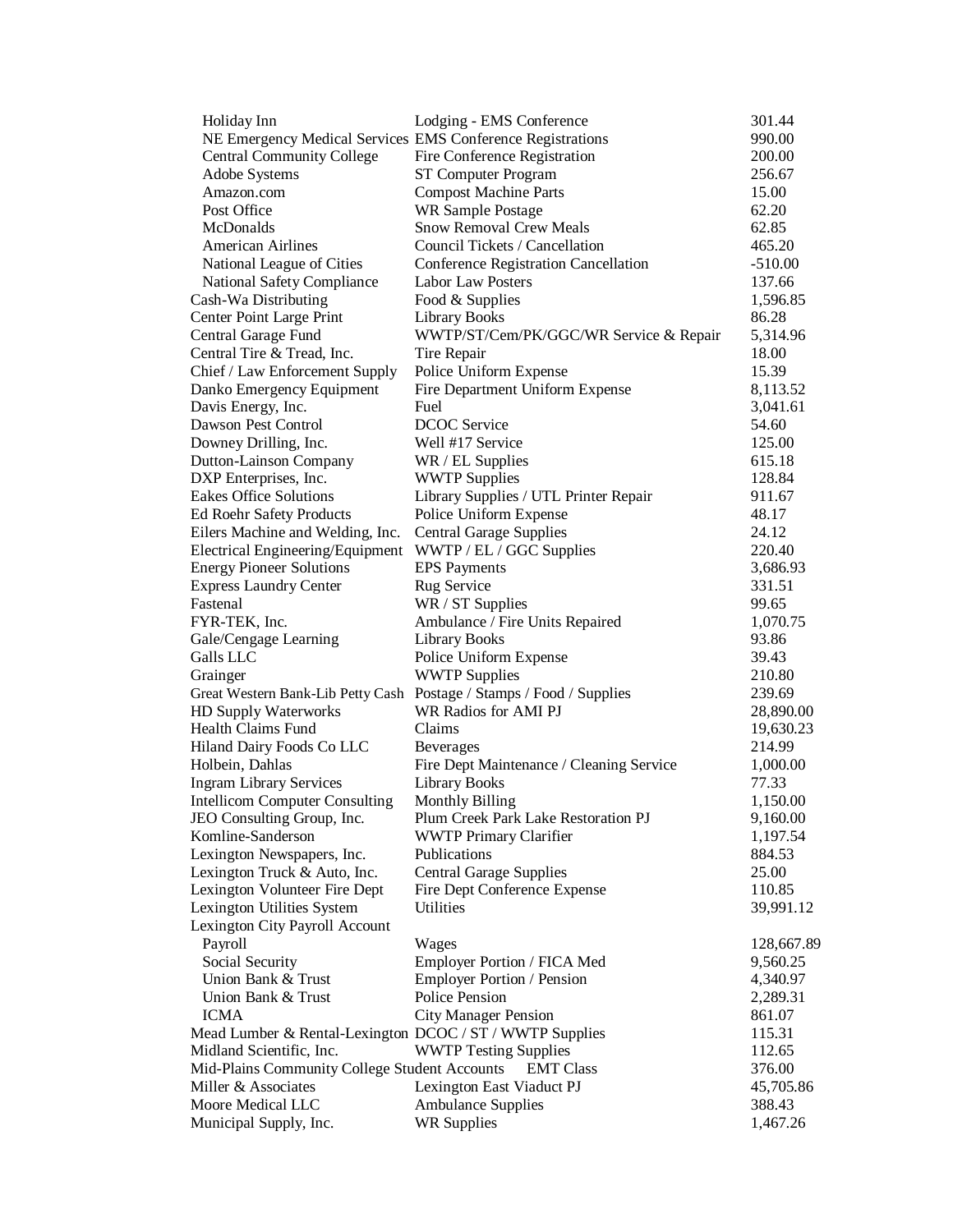| MV Technologies LLC                                     | <b>Energy Information Analysis</b>                                                   | 100.00       |
|---------------------------------------------------------|--------------------------------------------------------------------------------------|--------------|
| Nebraska Dept of HHS                                    | <b>LFAC Pool Permit</b>                                                              | 40.00        |
| Nebraska Library Commission                             | Library Classes                                                                      | 30.00        |
| Nebraska Public Power District                          | O & M                                                                                | 65,028.12    |
| Nebraska Public Power District                          | Large Capital Projects                                                               | 32,094.81    |
| Nebraska Public Power District                          | Power Purchase                                                                       | 1,136,025.74 |
| Nebraska Recreation & Park Assn                         | <b>Registration Fees</b>                                                             | 900.00       |
| Nebraska Tech & Telecomm, Inc.                          | Telephone Expense                                                                    | 1,124.06     |
| OCLC, Inc.                                              | Library Subscription                                                                 | 104.20       |
| Omaha World-Herald                                      | Library Subscription                                                                 | 283.40       |
| Orthman Community YMCA                                  | <b>Membership Dues</b>                                                               | 1,164.90     |
| <b>Overton Community Center</b>                         | Meals on Wheels                                                                      | 100.00       |
| <b>Platte Valley Communication</b>                      | Mo Maint / Radio Repair / WR / Police Supplies                                       | 1,680.30     |
| Plum Creek Market Place                                 | Food                                                                                 | 47.86        |
| Presto-X                                                | Fire Dept Service                                                                    | 89.77        |
| Price's Tree Service                                    | Machine Hire for Snow Removal                                                        | 7,174.50     |
| Quality Books, Inc.                                     | <b>Library Books</b>                                                                 | 1,004.60     |
| Randy's Body Shop                                       | Towing Expense                                                                       | 55.00        |
| S & W Auto Parts                                        | Cem / Central Garage / WWTP Supplies                                                 | 622.44       |
| Scholastic Library                                      | <b>Library Books</b>                                                                 | 152.10       |
| Service Master of Mid Nebraska                          | <b>Cleaning Service</b>                                                              | 5,227.75     |
| <b>Statewide Collections LLC</b>                        | <b>Collection Fees</b>                                                               | 505.52       |
| Thompson Co., The                                       | Food / Supplies                                                                      | 765.20       |
| Tyler Technologies, Inc.                                | Maintenance Fees                                                                     | 2,149.17     |
| <b>ULINE</b>                                            | <b>Street Supplies</b>                                                               | 163.61       |
| Union Bank & Trust Company                              | <b>LVFD Service Award</b>                                                            | 17,500.00    |
| Unisan Nebraska LLC                                     | DCOC / Muni Bldg Supplies                                                            | 544.37       |
| <b>U-Save Business Equipment</b>                        | BO/SBldg/Amb/Library/GGC Supplies / Postage                                          | 729.16       |
| Wal-Mart                                                | Supplies                                                                             | 599.61       |
|                                                         | <b>Library Books</b>                                                                 | 50.35        |
| Best Books, Inc.                                        | TIF / Miller & Associates / Comfort Inn                                              |              |
| <b>Community Development Agency</b><br>Dan's Sanitation | <b>Sanitation Fees</b>                                                               | 3,090.50     |
|                                                         |                                                                                      | 30,060.82    |
| Davis Energy, Inc.                                      | Fuel                                                                                 | 5,161.90     |
| Davis, Susan                                            | Library Book                                                                         | 15.00        |
| Dell Marketing, L.P.                                    | <b>UTL Computer</b>                                                                  | 859.18       |
| Deterdings                                              | Library Repair                                                                       | 162.50       |
| Downey Drilling, Inc.                                   | <b>WR Supplies</b>                                                                   | 34.54        |
| Electro Industries/Gauge Tech                           | <b>Nexus Metering</b>                                                                | 1,665.00     |
|                                                         | Great Western Bank-City Petty Cash Postage / Meals / EL Incentives / Uniform Expense | 203.65       |
| Lexington, City of - Street                             | <b>Commerce Road Parking Apron</b>                                                   | 1,890.07     |
| Lexington, City of                                      | <b>Franchise Fees</b>                                                                | 81,969.66    |
| Midlands Contracting, Inc.                              | WR Main for Frontier ST                                                              | 2,889.00     |
| Miller & Associates                                     | Projects / Service                                                                   | 95,822.29    |
| NE Public Health Environmental Lab WR Testing           |                                                                                      | 1,798.00     |
| <b>O'Reilly Auto Parts</b>                              | <b>ST</b> Supplies                                                                   | 43.98        |
| Paulsen, Inc.                                           | Concrete                                                                             | 334.27       |
| Quality Books, Inc.                                     | <b>Library Books</b>                                                                 | 140.08       |
| Storey Kenworthy/Matt Parrott                           | <b>UTL Office Supplies</b>                                                           | 242.45       |
| <b>TASC Client Invoices</b>                             | <b>Admin Fees</b>                                                                    | 196.00       |
| <b>Totalfunds by Hasler</b>                             | Postage                                                                              | 3,000.00     |
|                                                         | TOTAL CLAIMS:                                                                        | 1,832,837.42 |

**FINANCIAL REPORT:** Moved by Vivas, seconded by Miller, to accept the financial report for January 2015 as presented. Roll call. Voting "aye" were Salem, Roberts, Miller, Vivas, Fagot. Motion carried.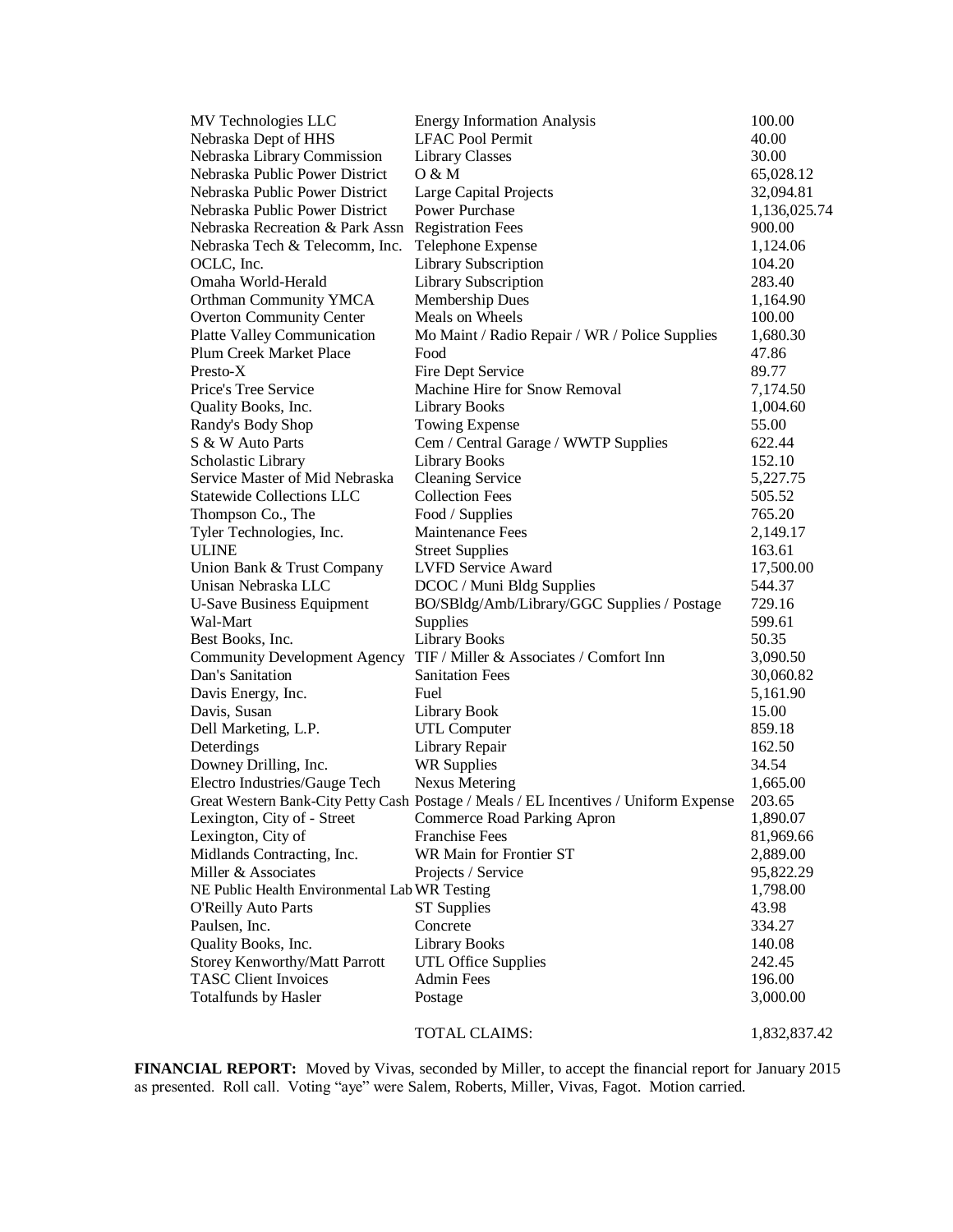**DEVELOPMENT AGREEMENT:** Pepplitsch reviewed a draft development agreement with Jose Gomez-Aguirre for property located at 210 West  $17<sup>th</sup>$  Street. Moved by Vivas, seconded by Salem, to authorize the city manager to enter into the development agreement as presented. Roll call. Voting "aye" were Miller, Roberts, Salem, Vivas, Fagot. Motion carried.

**1 & 6 YEAR PLAN 2015:** Mayor Fagot opened a public hearing to receive comment on the 2015 1&6 Year Street Improvement plan. Following discussion and public comment, the public hearing was closed. Resolution No. 2015-05 was presented. Moved by Salem, seconded by Roberts, to approve Resolution No. 2015-05. Roll call. Voting "aye" were Miller, Vivas, Roberts, Salem, Fagot. Motion carried.

### **RESOLUTION OF ADOPTION 2015-05**

BE IT RESOLVED by the Mayor and City Council of Lexington, Nebraska that the attached One- and Six-Year Street Improvement Programs are hereby adopted by said City Council.

BE IT FURTHER RESOLVED, this Program was approved: Approved as presented

### Date: February 24, 2015.

**LIQUOR LICENSE:** Mayor Fagot opened a public hearing to consider a manager change application for the current San Pedro Inc. liquor license. Following discussion and public comments, the public hearing was closed. Moved by Miller, seconded by Vivas, to recommend approval of the manager change application as presented. Roll call. Voting "aye" were Salem, Roberts, Vivas, Miller, Fagot. Motion carried.

**RESOLUTION:** Resolution No. 2015-04 was presented. Marc Munford, Ameritas, reviewed proposed refinancing savings of 8.5% on the Series 2010 General Obligation bonds. Following discussion, moved by Salem, seconded by Roberts, to approve Resolution No. 2015-04. Roll call. Voting "aye" were Miller, Vivas, Roberts, Salem, Fagot. Motion carried.

### **RESOLUTION NO. 2015-04**

# **RESOLUTION CALLING GENERAL OBLIGATION REFUNDING BONDS, SERIES 2010, FOR REDEMPTION**

BE IT RESOLVED by the Mayor and City Council of the City of Lexington, Nebraska:

Section 1. That the following bonds of the City of Lexington, Nebraska (the "City"), which are callable at any time on or after March 30, 2015, are hereby called for redemption on March 31, 2015:

**General Obligation Refunding Bonds, Series 2010**, date of original issue—March 30, 2010, in the principal amount of Nine Hundred Five Thousand Dollars (\$905,000), numbered as shown on the books of the Paying Agent becoming due and bearing interest as follows:

| Maturing   |          |                        |
|------------|----------|------------------------|
| October 15 | Interest |                        |
| Of Year    | Rate     | CUSIP No.              |
| 2015       | 2.40%    | 529437 HF5             |
| 2016       | 2.75     | 529437 HG3             |
| 2017       | 3.00     | 529437 HH1             |
| 2018       | 3.30     | 529437 HJ7             |
| 2019       | 3.50     | 529437 HK4             |
| 2020       | 3.60     | 529437 HL2             |
| 2021       | 3.70     | 529437 HM0             |
| 2022       | 3.80     | 529437 HN8             |
| 2023       | 3.90     | 529437 HP3             |
| 2024       | 4.00     | 529437 HO <sub>1</sub> |
|            |          |                        |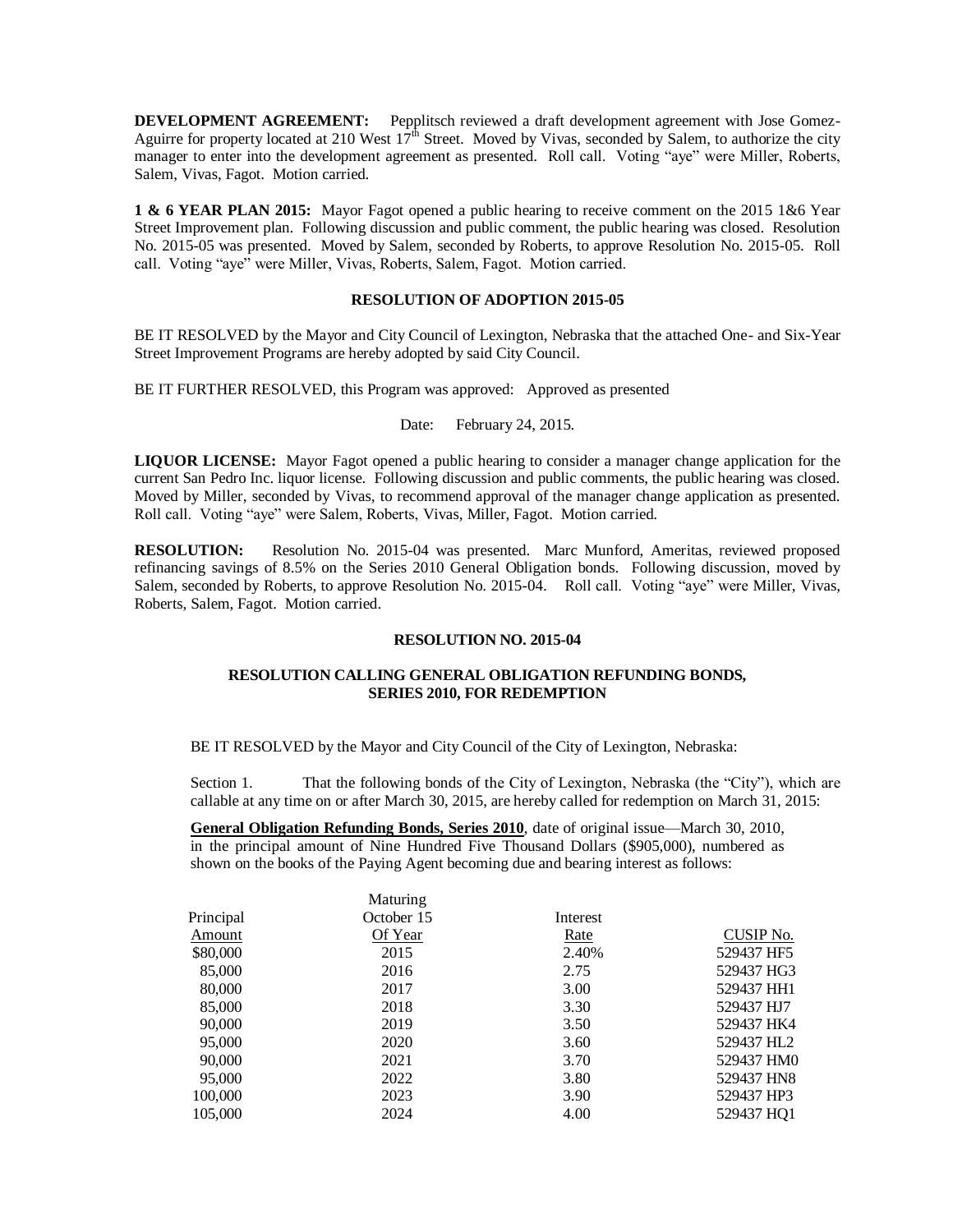Said bonds were issued for the purpose of refunding the City's outstanding General Obligation Bonds, Series 2004, dated September 1, 2004, in the principal amount of \$1,245,000 maturing in the years 2010 through 2024, and to pay costs of issuance and underwriting associated with issuance of the Series 2010 Bonds.

Section 2. Said bonds are payable at the office of the City Treasurer of the City of Lexington, Nebraska, as paying agent and registrar (the "Paying Agent").

Section 3. A copy of this resolution shall be filed at least 30 days prior to the date of call with the Paying Agent and said Paying Agent is hereby irrevocably instructed to mail notice to each registered owner of said bonds not less than thirty days prior to the date fixed for redemption, all in accordance with the ordinance authorizing said called bonds.

#### PASSED AND APPROVED this 24th day of February, 2015.

**ORDINANCE:** Ordinance No. 2359 entitled "AN ORDINANCE AUTHORIZING THE ISSUANCE OF GENERAL OBLIGATION REFUNDING BONDS OF THE CITY OF LEXINGTON, NEBRASKA, IN THE PRINCIPAL AMOUNT OF EIGHT HUNDRED NINETY THOUSAND DOLLARS (\$890,00) FOR THE PURPOSE OF REFUNDING, TOGETHER WITH FUNDS ON HAND, \$905,000 OF GENERAL OBLIGATION REFUNDING BONDS, SERIES 2010; DIRECTING THE APPLICATION OF THE PROCEEDS OF SAID BONDS; PRESCRIBING THE FORM OF SAID BONDS; PROVIDING FOR THE LEVY AND COLLECTION OF TAXES TO PAY THE SAME; PROVIDING FOR THE SALE OF THE BONDS; AUTHORIZING THE DELIVERY OF THE BONDS TO THE PURCHASER; AND ORDERING THE ORDINANCE PUBLISHED IN PAMPHLET FORM" was presented. Following discussion, moved by Salem, seconded by Miller, to suspend the rules regarding the reading of an ordinance on three separate occasions. Roll call. Voting "aye" were Vivas, Robert, Miller, Salem, Fagot. Motion carried.

Ordinance No. 2359 was presented on final reading. Moved by Miller, seconded by Salem, to approve Ordinance No. 2359 on final reading. Roll call. Voting "aye" were Vivas, Roberts, Salem, Miller, Fagot. Motion carried.

**ORDINANCE:** Ordinance No. 2360 entitled "AN ORDINANCE TO AMEND SECTION 22-53 OF THE LEXINGTON CITY CODE; TO PROHIBIT "JAKEBRAKING" BY SEMITRACTORS AS AN UNNECESSARY NOISE; TO REPEAL ORIGINAL SECTION 22-53 AND ALL OTHER ORDINANCES OR SECTIONS OF ORDINANCES IN CONFLICT HEREWITH; AND TO PROVIDE FOR AN EFFECTIVE DATE AND FOR PUBLICATION IN PAMPHLET FORM" was presented. Pepplitsch explained that part of Section 22-53 regarding jakebraking was inadvertently omitted when the city code was recodified in 2012; this will correct the code as intended. Moved by Miller, seconded by Roberts, to suspend the rules regarding the reading of an ordinance on three separate occasions. Roll call. Voting "aye" were Vivas, Salem, Roberts, Miller, Fagot. Motion carried.

Ordinance No. 2360 was presented on final reading. Moved by Salem, seconded by Vivas, to approve Ordinance No. 2360 on final reading. Roll call. Voting "aye" were Miller, Roberts, Vivas, Salem, Fagot. Motion carried.

**POOL PAINTING:** Daniels presented a bid tab for the Pool Painting Restoration project, noting Jameson Painting of Minden is the low bidder at \$47,594.50. Completion date would be the first part of May to coincide with the start of the pool season. Following discussion, moved by Miller, seconded by Vivas, to accept the bids as presented and to award a contract to Jameson Painting of Minden. Roll call. Voting "aye" were Salem, Roberts, Vivas, Miller, Fagot. Motion carried.

**ACTION PLAN:** Pepplitsch presented a draft 2015 Development Action Plan. Following discussion, moved by Roberts, seconded by Miller, to approve the 2015 Development Action Plan as presented. Roll call. Voting "aye" were Vivas, Salem, Miller, Roberts, Fagot. Motion carried.